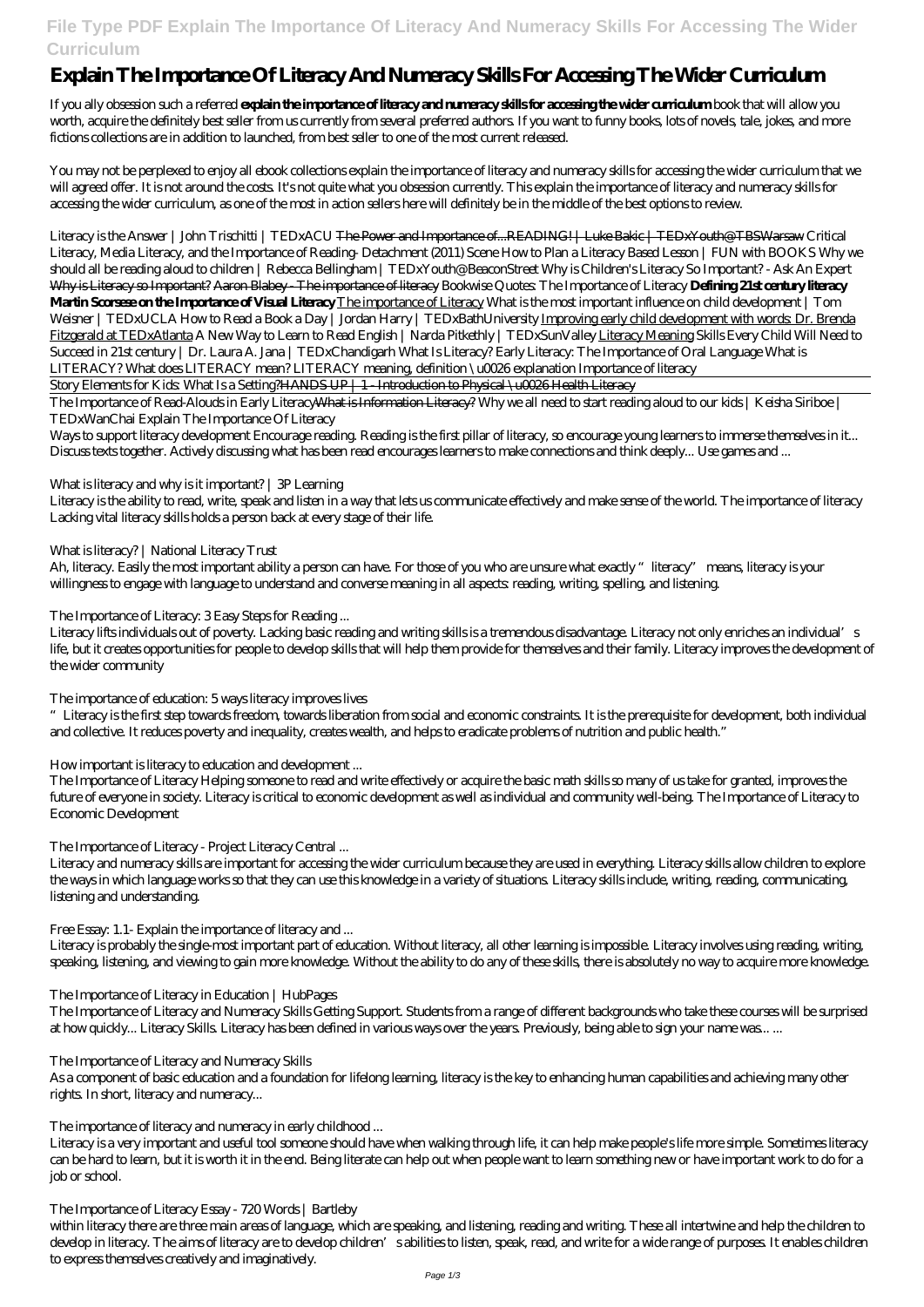# **File Type PDF Explain The Importance Of Literacy And Numeracy Skills For Accessing The Wider Curriculum**

### *Aims And Importance Of Learning Provision For Literacy ...*

Literacy and numeracy skills are important for accessing the wider curriculum because they are used in everything. Literacy skills allow children to explore the ways in which language works so that they can use this knowledge in a variety of situations. Literacy skills include, writing, reading, communicating, listening and understanding.

### *The importance of literacy and numeracy skills Free Essay ...*

Regardless of this shifting definition, literacy is essential to developing a strong sense of well-being and citizenship. Children who have developed strong reading skills perform better in school...

### *The importance of literacy in a child's development ...*

Primary socialisation plays a key role in shaping a child's personality in many ways. A new born child does not have any idea of the social and cultural elements. But, the child becomes aware of the social and cultural elements after coming in contact with the society.

#### *Primary Socialisation and its Impact - Fully Explained*

Here are 10 reasons why it is so important: Play lays the foundation for literacy. Through play children learn to make and practise new sounds. They try out new vocabulary, on their own or with friends, and exercise their imagination through storytelling.

#### *10 reasons why play is important | National Literacy Trust*

As an educator, one is given the responsibility of cultivating and strengthening young minds. An essential component of this task is ensuring students are literate. According to the latest report by the International Literacy Association (ILA), early literacy is considered vital, while Digital Literacy is a current trending topic.

### *News - The Importance of Literacy in the 21st Century ...*

Literacy is critical in helping us make sense of our world. From the time we wake up to the time we go to sleep, we are constantly making meaning of the world around us. Literacy has traditionally been thought of as reading and writing. Although these are essential components of literacy, today our understanding of literacy encompasses much more.

Apply the "science" of reading to students with moderate-to-severe developmental disabilities, including autismThe Early Literacy Skills Builder program incorporates systematic instruction to teach both print and phonemic awareness. ELSB is a multi-year program with seven distinct levels and ongoing assessments so students progress at their own pace.Five years of solid research have been completed through the University of North Carolina at Charlotte, proving ELSB to be a highly effective literacy program and more effective than a sight-word only program. ELSB is based upon the principles of systematic and direct instruction. It incorporates scripted lessons, least-prompt strategies, teachable objectives, built-in lesson repetition, and ongoing assessments. The seven ELSB levels contain five structured lessons each. All students begin at Level 1. If a student struggles here, go back and administer Level A. Instruction is one-on-one or in small groups. Teach scripted lessons daily in two 30-minute sessions. On the completion of each level, formal assessments are given. ELSB includes everything you need to implement a multi-year literacy curriculum.

There is a mutual dependence between poverty and academic achievement, creative pedagogies for low-income pupils, school models that 'beat the odds', and the resiliency of low-income families dedicated to the academic success of their children. This book examines the connection between poverty and literacy, looking at the potential roles and responsibilities of teachers, school administrators, researchers, and policymakers in closing the achievement gap and in reducing the effects of poverty on the literacy skill development of low-income children. There are numerous suggestions about how to improve schools so that they respond to the needs of low-income children; some argue for school reform, while others advocate social reform, and yet others suggest combining both educational reform and social reform. Without a strong foundation in literacy, children are all too often denied access to a rich and diverse curriculum. Reading and writing are passports to achievement in many other curricular areas, and literacy education plays an important role in moving people out of poverty toward greater self-sufficiency post-graduation. Schools and home environments share responsibility for literacy skill development; in school, literacy equals the acquisition of reading and writing skills, but it is also a social practice key to social mobility. The achievement gap between lowincome, middle-class, and upper middle-class students illustrates the power of socioeconomic factors outside school. This book was originally published as two special issues of Reading & Writing Quarterly: Overcoming Learning Difficulties.

Literacy in the 21st century is about constructing and validating knowledge. Digital technologies have enabled the spread of all kinds of information, displacing traditional formats of usually more carefully curated information such as encyclopaedias and newspapers.

The thought-provoking papers in this volume address some of the key aspects of the controversial debate about literacy in our society from the perspective of a language-based theory of learning.

Explains how teachers can enhance their students comprehension skills; providing classroom strategies, examples, vignettes, tools for creating reader workshops, advice on think-alouds and conferring, and tips on long-term planning.

To maintain their own health and the health of their families and communities, consumers rely heavily on the health information that is available to them. This information is at the core of the partnerships that patients and their families forge with todayâ  $\in \mathbb{M}$ s complex modern health systems. This information may be provided in a variety of forms  $\hat{a}\in$  " ranging from a discussion between a patient and a health care provider to a health promotion advertisement, a consent form, or one of many other forms of health communication common in our society. Yet millions of Americans cannot understand or act upon this information. To address this problem, the field of health literacy brings together research and practice from diverse fields including education, health services, and social and cultural sciences, and the many organizations whose actions can improve or impede health literacy. Health Literacy: Prescription to End Confusion examines the body of knowledge that applies to the field of health literacy, and recommends actions to promote a health literate society. By examining the extent of limited health literacy and the ways to improve it, we can improve the health of individuals and populations.

An interactive, multimedia text that introduces students to reading and writing at the college level.

Written by one of the most dynamic author teams in the field of Reading and Literacy, the fourth edition of All Children Read continues to offer K-8 Page 2/3